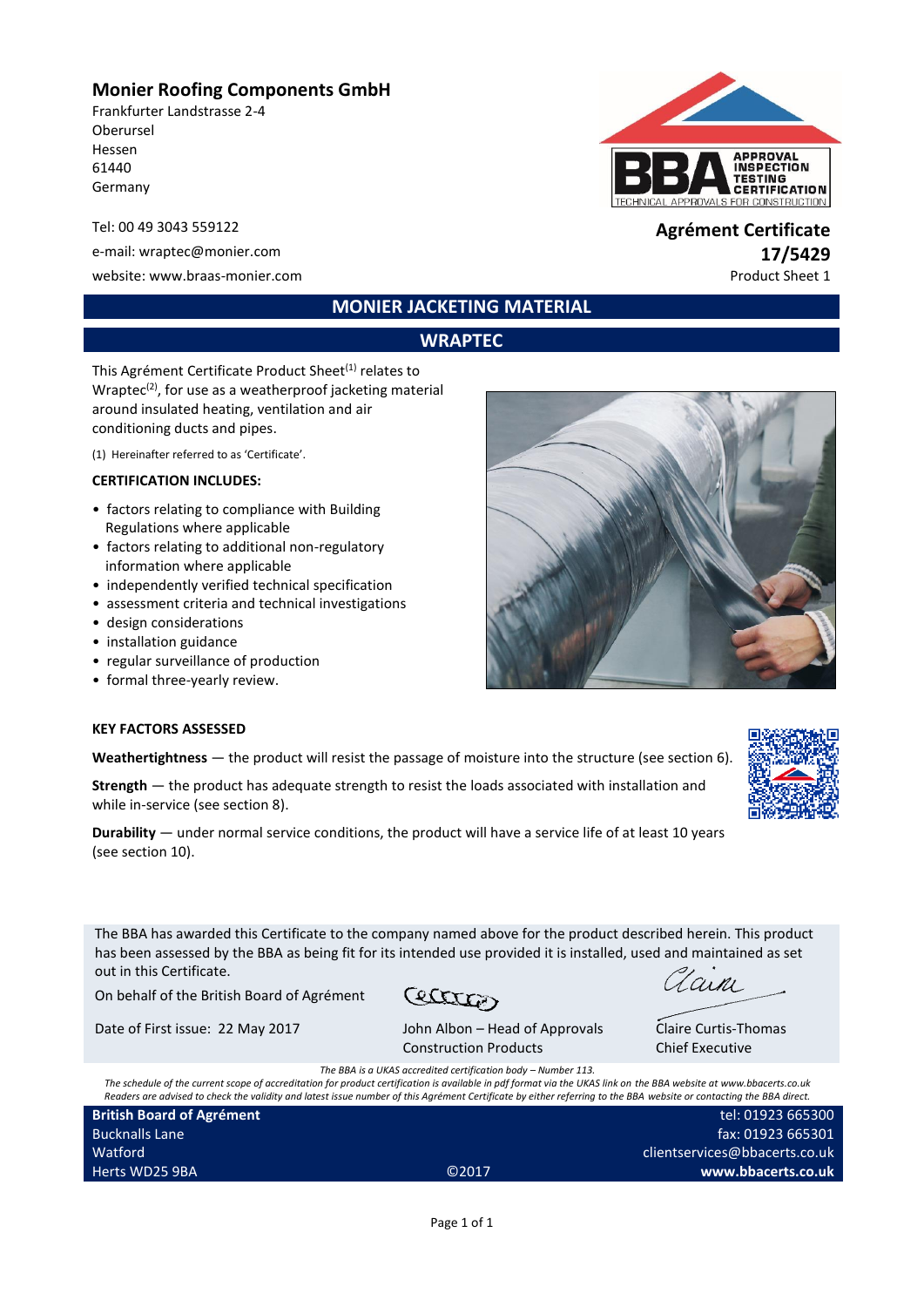In the opinion of the BBA, the use of Wraptec is not subject to the national Building Regulations.

# **Construction (Design and Management) Regulations 2015 Construction (Design and Management) Regulations (Northern Ireland) 2016**

Information in this Certificate may assist the client, designer (including Principal Designer) and contractor (including Principal Contractor) to address their obligations under these Regulations.

See sections: 1 *Description* (1.2) and 3 *Delivery and site handling* (3.3) of this Certificate.

# **Technical Specification**

# **1 Description**

1.1 Wraptec is a self-welding polyisobutylene jacketing material used for wrapping around insulated heating, ventilation and air conditioning (HVAC) pipes and ducts to weatherproof and so reduce the risk of corrosion of the pipework.

1.2 The product is supplied in rolls with the following nominal characteristics:

| Thickness (mm)     | 1.05 |                         |      |      |
|--------------------|------|-------------------------|------|------|
| Length $(m)$       | 10   |                         |      |      |
| Width (mm)         | 70   | 140                     | 280  | 560  |
| Weight / roll (kg) | 1.31 | 2.63                    | 5.25 | 10.5 |
| Colours            |      | anthracite, light grey. |      |      |

1.3 Other items or components which may be used with the product, but which are outside the scope of this Certificate, include a specialist adhesive.

# **2 Manufacture**

2.1 The product is manufactured by an extrusion process.

2.2 As part of the assessment and ongoing surveillance of product quality, the BBA has:

- agreed with the manufacturer the quality control procedures and product testing to be undertaken
- assessed and agreed the quality control operated over batches of incoming materials
- monitored the production process and verified that it is in accordance with the documented process
- evaluated the process for management of nonconformities
- checked that equipment has been properly tested and calibrated
- undertaken to carry out the above measures on a regular basis through a surveillance process, to verify that the specifications and quality control operated by the manufacturer are being maintained.

2.3 The management systems of Monier Roofing Components GmbH have been assessed and registered as meeting the requirements of BS EN ISO 9001 : 2015 by TÜV Hessen (Certificate 73 100 176-1).

# **3 Delivery and site handling**

3.1 The product is supplied in cardboard boxes labelled with the product name, length, colour, article number, number of rolls per box and the manufacturer's name and address. In addition, each roll is labelled with a barcode that identifies the colour, width, length and product branding.

3.2 The product must be protected from direct exposure to the elements and stored at temperatures between 5°C and 40°C.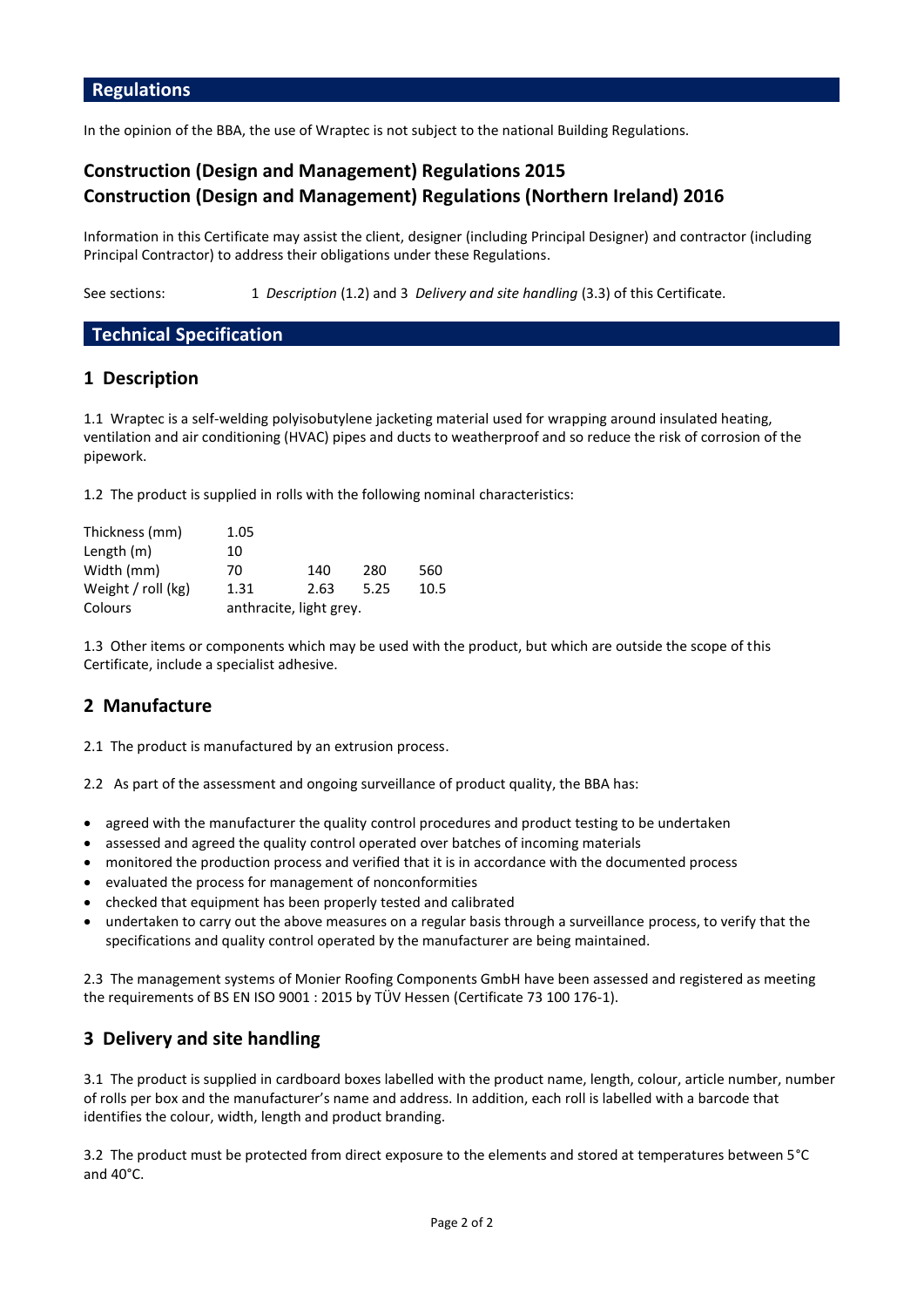3.3 The Certificate holder has the responsibility of classifying and labelling the product under the *CLP Regulation (EC) No 1272 / 2008 on the classification, labelling and packaging of substances and mixtures.* Users must refer to the relevant Safety Data Sheet(s).

#### **Assessment and Technical Investigations**

The following is a summary of the assessment and technical investigations carried out on Wraptec.

**Design Considerations**

#### **4 Use**

4.1 Wraptec is suitable for use as a weatherproof jacketing material around insulated heating, ventilation and air conditioning (HVAC) ducts and pipes, to protect the insulation from UV light and the weather, therefore reducing the risk of corrosion of the pipework due to infiltration by moisture.

4.2 Existing pipes, ducts and insulation must be in sound condition, securely fixed and airtight prior to the application of the product.

4.3 Pipe or duct insulation should be metal foil faced. Where non-faced insulation is to be covered, the Certificate holder must be consulted on the product's compatibility with the insulation material.

# **5 Practicability of installation**

The product should only be installed by installers who have been trained and approved by the Certificate holder.

### **6 Weathertightness**

6.1 The product, including properly sealed and consolidated joints (see section 13.2), will resist the passage of liquid water and water vapour into pipework or ducts and so minimise the risk of corrosion due to the infiltration of moisture.

6.2 The product has a high resistance to the transmission of water vapour. For design purposes the equivalent air thickness (*sd)* is >400 m.

### **7 Properties in relation to fire**

The product, when tested in accordance with EN ISO 11925-2 : 2010 and assessed in accordance with DIN EN 13501-1 : 2010, achieved a Class E rating.

### **8 Strength**

8.1 The product has adequate strength to resist the normal loads associated with installation and use.

8.2 The product can be punctured by sharp objects and concentrated loads but can easily be repaired (see sections 13.5 and 13.6).

### **9 Maintenance**

Installations should be periodically checked for damage and, where necessary, repaired in accordance with section 13.

### **10 Durability**

The product, when subject to normal conditions of use, will have a service life of at least 10 years, assuming the insulation or ducting does not fail before the product.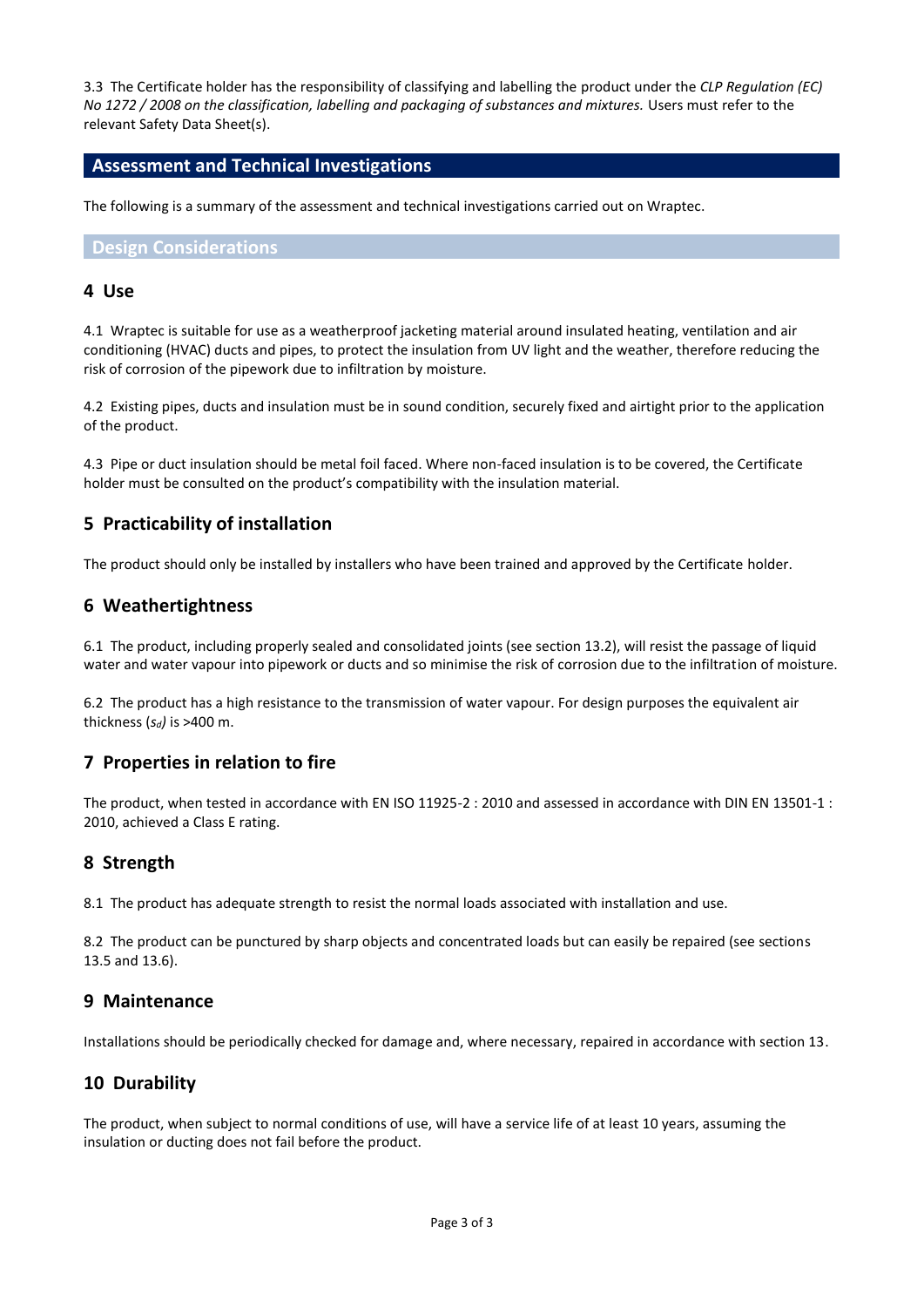# **11 Reuse and recyclability**

The product is manufactured from polyisobutylene, which can be recycled.

### **Installation**

# **12 General**

12.1 Installation of the product must only be carried out under dry conditions when the air temperature is between 5°C and 40°C, in accordance with the Certificate holder's instructions and this Certificate.

12.2 Surfaces over which the product is applied must be dry, dust free and free from other contamination such as grease.

12.3 Existing moisture must be removed and the structure allowed to dry prior to application of the product to avoid entrapment of moisture.

12.4 The product is not compatible with bitumen fuels or oils and contact with these materials must be avoided. Compatibility with other materials must be confirmed with the Certificate holder.

12.5 The product must be fully supported by the insulated ducting.

# **13 Procedure**

13.1 On small diameter pipes and where conditions allow, the product should be helically wound around the pipe or duct ensuring an overlap of at least 20 mm over adjacent windings and ensuring that the joints are pressed together.

13.2 On larger diameter pipes or where helical winding is not possible, lengths of the product are cut and applied so that the pipe circumference is totally covered. Joints between adjacent lengths must overlap by at least 20 mm.

13.3 In all cases, during winding, adequate tension must be applied to the product to ensure the jacketing material amalgamates to itself at the joints and, where possible, joints should be wound to direct water away.

13.4 At elbows and T-junctions, template designs are available from the Certificate holder to allow efficient use of material when covering these details. Users should refer to the Certificate holder's technical literature for details.

#### *Repair*

13.5 Damaged areas should be thoroughly cleaned of contamination using a suitable cleaning agent.

13.6 The product is then repaired by applying one or more additional windings over the damaged section as described in sections 12.1 to 12.4, ensuring the area is covered by at least 20 mm of the new material.

#### **Technical Investigations**

### **14 Tests**

Tests were carried out to establish:

- effect of water soak (28 days) on the product including joints
- effect of freeze-thaw on the product including joints (20 cycles)
- effect of high temperature (100°C) on the product including joints
- effect of extreme low temperature (-40°C) on the product including joints
- effect of exposure to UV-A radiation (500 MJ $\cdot$ m<sup>-2</sup> at 60°C) on product including joints
- dimensions (thickness and width)
- tensile properties (control and after UV ageing 500 MJ·m-2 UV-A at 60°C)
- thermogravimetric analysis.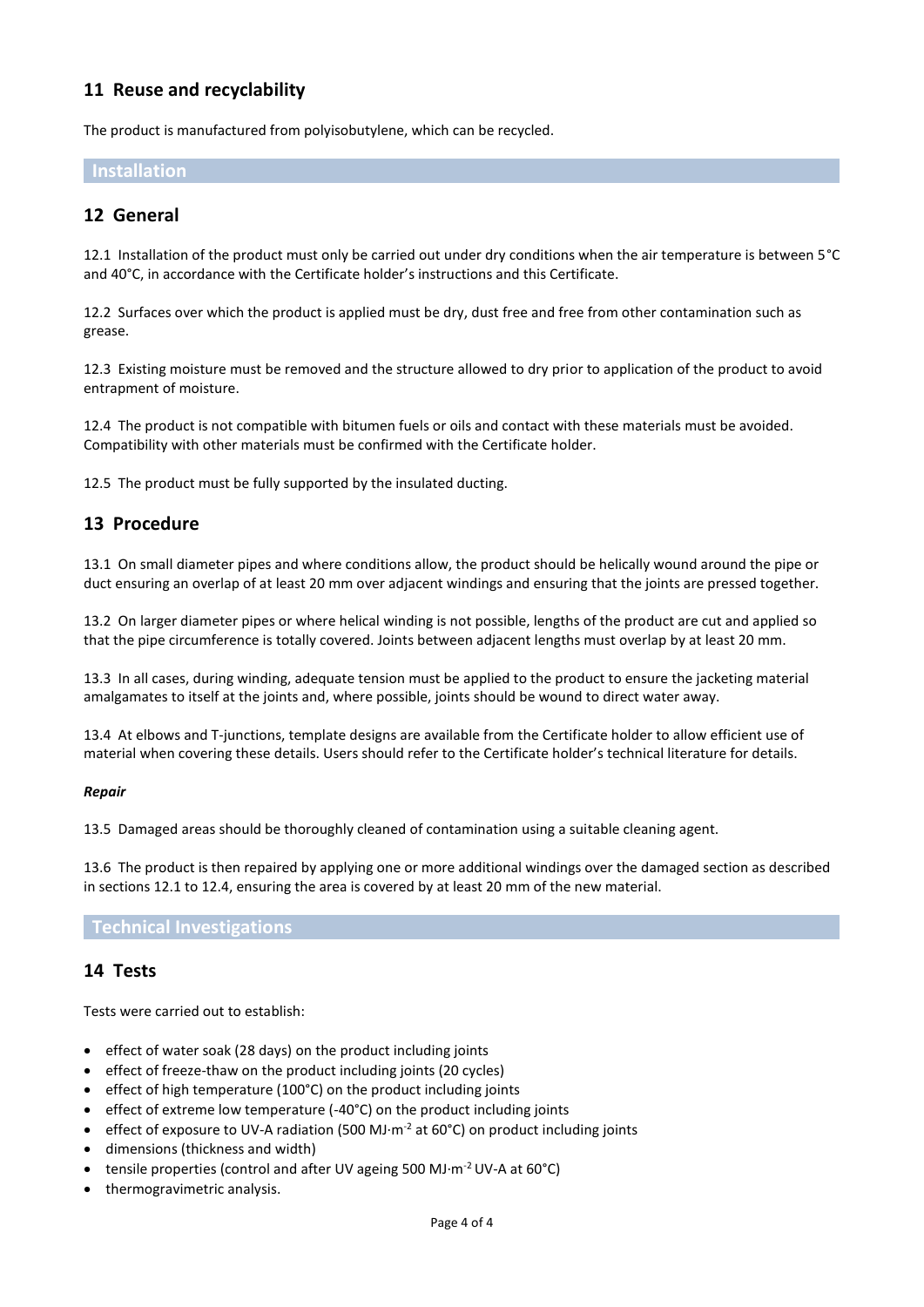# **15 Investigations**

15.1 Test data relating to the issue of BBA Certificate 09/4622 was reviewed to establish:

- fines content (ash)
- water absorption
- water vapour permeability
- low temperature foldability.

15.2 A test report from an independent laboratory relating to the product's performance in relation to reaction to fire was assessed.

15.3 The manufacturing process was evaluated, including the methods adopted for quality control, and details were obtained of the quality and composition of the materials used.

#### **Bibliography**

BS EN ISO 9001 : 2015 *Quality management systems – Requirements*

DIN EN 13501-1 : 2010 *Fire classification of construction products and building elements - Classification using test data from reaction to fire tests*

EN ISO 11925-2 : 2010 *Reaction to fire tests – Ignitability of building products subjected to direct impingement of flame – Single-flame source test*